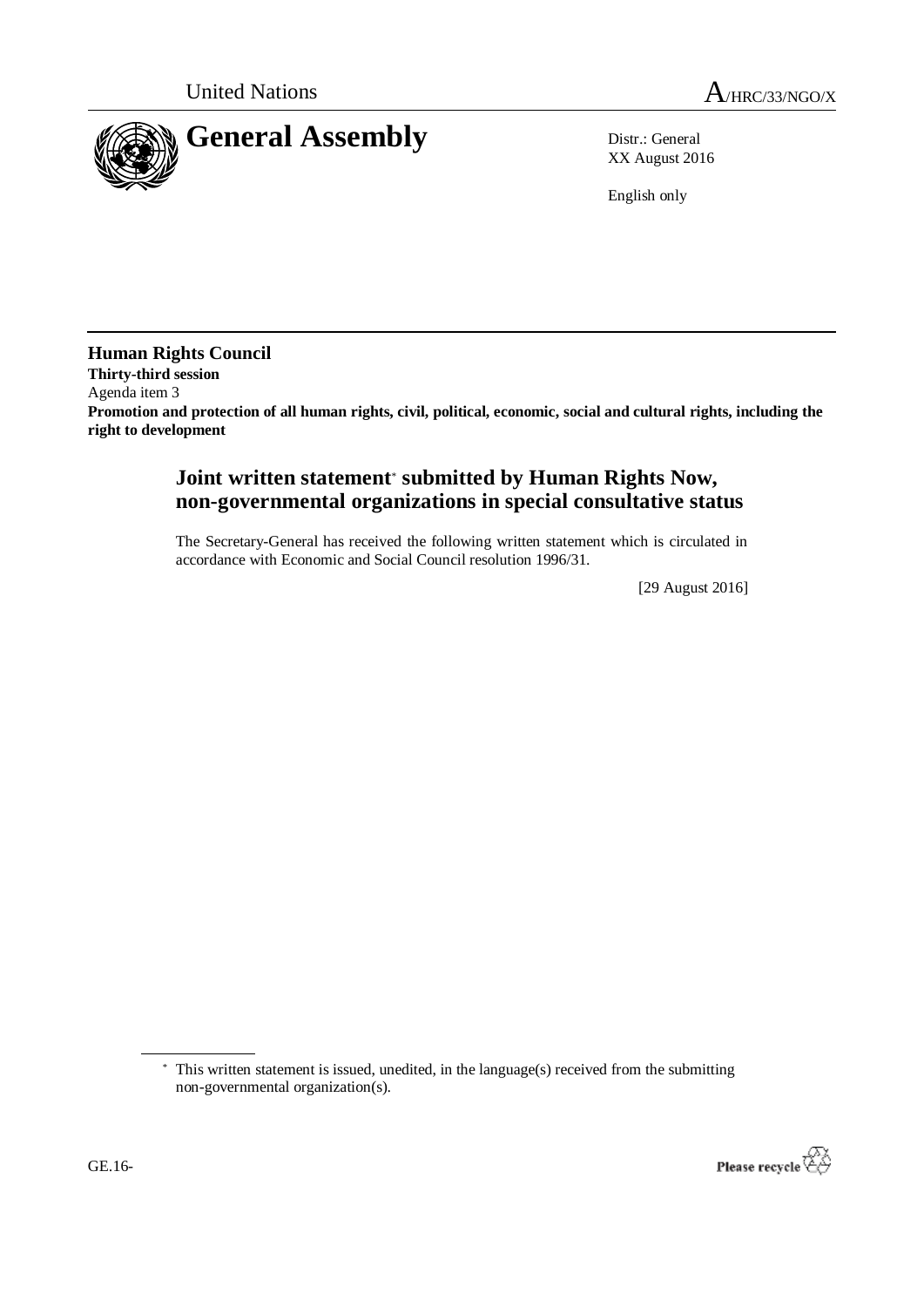# **Suppression of civilians peacefully protesting US military bases in Okinawa, and violations of the rights of the Ryukyuan/Okinawan indigenous people<sup>1</sup>**

#### **1. Suppression of peaceful protests against the construction of new US military base facilities**

In Okinawa prefecture, in the southernmost part of Japan, there are 34 US Armed Forces facilities covering 10% of its area. New US Military facilities are currently being constructed, and the Japanese authority continues to use serious violence against peaceful protesters.

In Takae, Higashi Village, northern part of Okinawa, the US and Japan plans to construct a helicopter landing pad in the northern training zone where US forces reside. Furthermore, there is plan to build a US military base in the seaside area of Henoko, Okinawa. Peaceful protests by local residents against the construction, such as sit-ins, continue in the surrounding neighbourhood.

The Japan government has violently removed protesters as well as dispatched riot police, resulting in excessive use of force. In September, 2015, Japan Coast Guard members grabbed a protester by his throat, screaming and leaving him with neck injuries that required two weeks to heal.<sup>2</sup> In November 2015, Japan Coast Guard officers physically harmed civilians by excessive violence three days in a row. <sup>3</sup> Also, on January 20, 2016, a Japan Coast Guard officer caught filmmaker Asako Kageyama, who participated in the protests offshore Henoko, in a leg lock to seize her camera.<sup>4</sup>

Since July 19, 2016, the Japan government has deployed more than 100 riot police from all over the country to Takae, Okinama. <sup>5</sup> Currently, 500 to 700 riot police currently surround Takae, with a population of about 160, and continue forcibly removing civilians sitting in front of the construction site gate. Riot police throttled several civilians by their throats, and a 72-year-old female protester was taken to the hospital for hitting her head.<sup>6</sup> Protesters have been unduly arrested and detained for only resisting the riot police's violence. 7

On August 20, 2016, riot police physically restrained a local newspaper journalist reporting on the protest in Takae for 15 minutes after grabbing his arms and pushing his back for 40 meters into a space between parked police vehicles.<sup>8</sup>

<sup>&</sup>lt;sup>1</sup> Joint statement of Human Rights Now(HRN) and International Movement Against All Forms of Discrimination and Racism (IMADR)

<sup>2</sup> http://www.japantimes.co.jp/community/2015/02/09/issues/injuries-okinawa-anti- base-protesters-laughable-says-u-s-militaryspokesman/#.V8OTC62T7nc

<sup>3</sup> http://ryukyushimpo.jp/editorial/entry-176412.html

<sup>4</sup> Japan Times, supra n. 1.

<sup>5</sup> http://www.okinawatimes.co.jp/articles/-/54490

<sup>6</sup> http://ryukyushimpo.jp/news/entry-343437.html

<sup>7</sup> http://www.okinawatimes.co.jp/articles/-/58894

<sup>8</sup> http://this.kiji.is/140199620190143997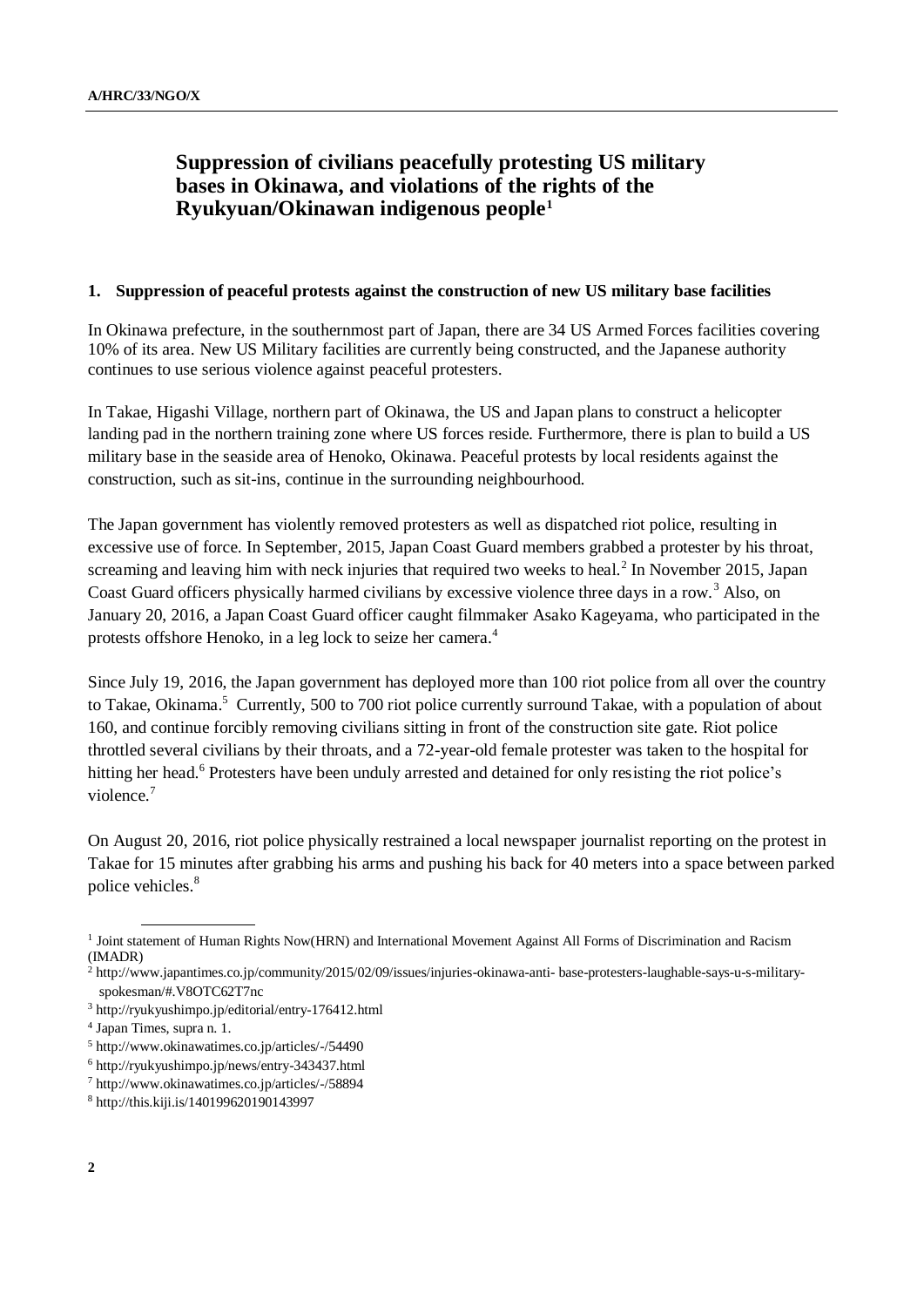This kind of excessive use of violence, continuing daily, endangers safety of local people and violates their rights to protest.

# **2. US military bases and violations of the rights of indigenous people**

The government's supresssion against peceful proetsters in Henoko and Takae also constitues a violation of the rights of Ryukyu/Okinawa's indigenous people.

# **(1) Heavy concentration of US military bases in Okinawa**

74% of US forces' exclusive-use facilities are concentrated in Okinawa.<sup>9</sup> As of the end of June 2011, the total number of US forces in Japan including army, navy, air force and marines was 36,712, 25,843 (70.4%) of which are deployed in Okinawa. 15,365 (87.4%) of 17,585 US marines in Japan are deployed in Okinawa.<sup>10</sup> US forces in Japan ceased releasing their numbers in Okinawa in June 2011, and the actual number is unknown since then. $^{11}$ 

# **(2) Historical background of the construction of US military bases**

During and after WWII, the US military forcibly took much of the land of Okinawa's people. Despite numerous protests of local people, in 1956, the US forced citizens, including those in Henoko and Takae to choose either forced requisition or voluntary disposition of land for US military bases. The land was taken as a result of a painful choice by residents, but not under their free will.

In 1972, the US and Japanese governments made an agreement to return Okinawa to Japan with the condition that the US military be given a special privilege to use Okinawan bases without limitation, denying local residents' rights.

Thus, US military bases in Okinawa were built during and after WWII, ignoring the land rights of Ryukyuan/Okinawan people, and due to the Okinawan bases' existence, local people are denied their indigenous rights toward traditional land and natural resources.

### **(3) Violations of rights regarding the relocation of US military bases**

On July 1, 2014, when house demolition started in Henoko for the relocation of U.S. Air Station Futenma, people opposing the relocation began sit-ins in front of the gate.<sup>12</sup> The Japanese government designated restricted areas around the ancestral regions of Cape Henoko and Oura Bay, without consultation with and consent of local people, and since then forcibly removed protesters through violence. Ryukyuan/Okinawan people have been banned from entering their ancestral region and threatened to be arrested for trespassing, and indeed many have been arrested.

In Takae, Higashi Village, which is abundantly blessed with nature, forests and rare wildlife, construction of 6 large helicopter landing pads surrounding the community is planned, and 2 of them have already been

<sup>9</sup> http://ryukyushimpo.jp/news/prentry-245387.html

<sup>10</sup> Id.

<sup>11</sup> Id.

<sup>12</sup> http://mainichi.jp/articles/20160706/k00/00e/040/236000c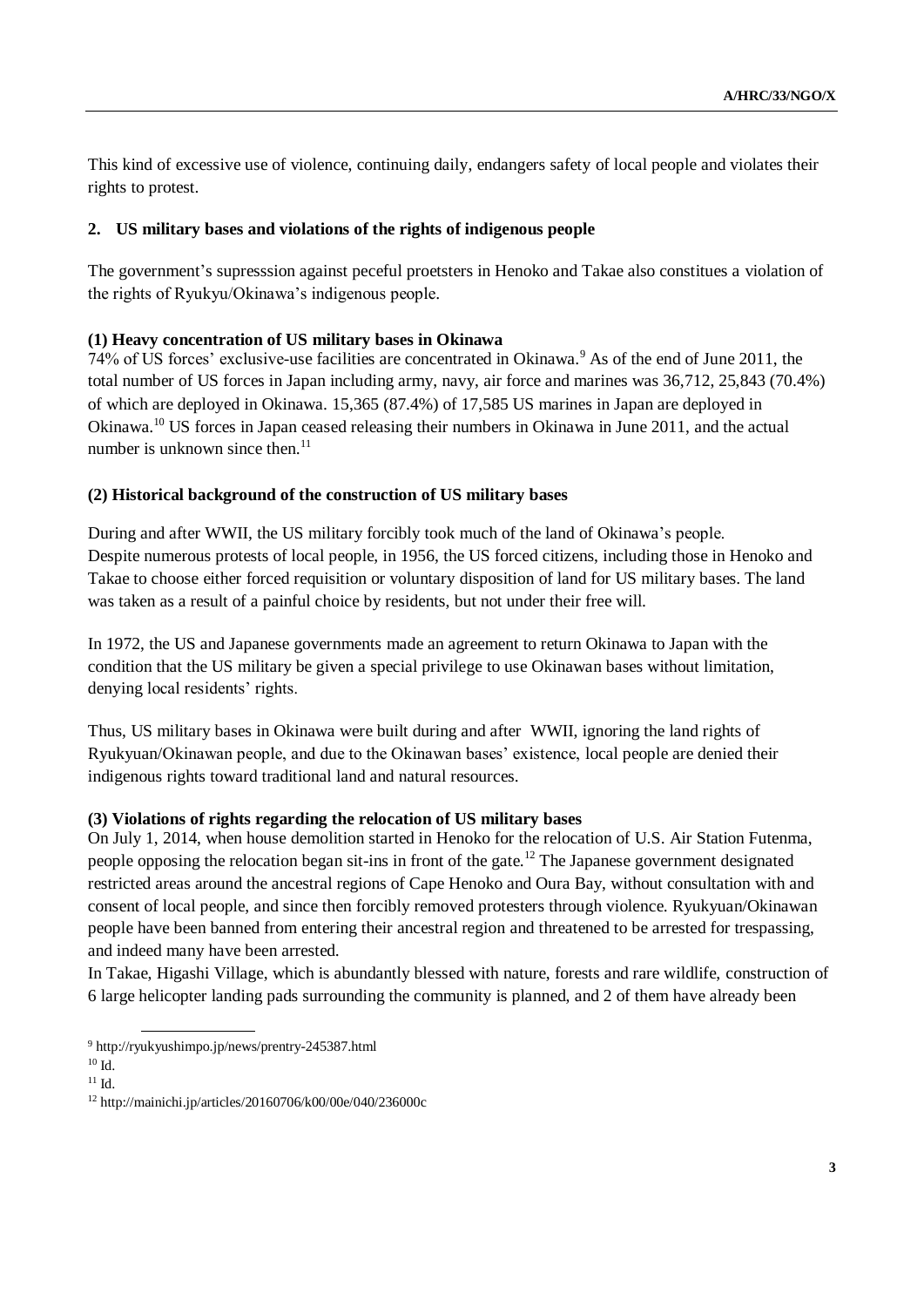constructed. If all the landing pads are constructed, the indigenous people will be deprived of their ancestral land and residences due to noise and environmental destruction.

#### **3. Violations of the freedom of assembly and the rights of indigenous peoples (1) Freedom of assembly**

In 31th Human Rights Council(HRC), the Special Rapporteur on the rights to freedom of peaceful assembly and association and the Special Rapporteur on extrajudicial, summary or arbitrary executions submitted a joint report on the proper management of assemblies, <sup>13</sup> and made practical recommendations, including

"assemblies should be presumed lawful, subject to the permissible limitations set out in article 21 of the International Covenant on Civil and Political Rights"(Para18);

"when a State invokes national security and protection of public order to restrict an assembly, it must prove the precise nature of the threat and the specific risks posed. It is not sufficient for the State to refer generally to the security situation"(para31);

"Any use of force must comply with the principles of necessity and proportionality";

"The necessity requirement restricts the kind and degree of force used to the minimum necessary in the circumstances, and "any force used should be targeted at individuals using violence or to avert an imminent threat"(para 57).

The HRC resolution A/HRC/31/L.21 strongly encourage all States to give due consideration to this practical recommendations as it provides useful guidance to implement States duty to respect the rights to peaceful protest. <sup>14</sup>

The use of force against peaceful protesters and journalists by the Japanese authority is clearly exceeding above "necessity minimum" requirement. Thus, the use of force constitutes grave violations of the rights to freedom of peaceful assembly and the right to press.

### **(2) The rights of Ryukyuan/Okinawan people as indigenous people**

The UN Human Rights Committee <sup>15</sup> and the UN Committee on the Elimination of Racial Discrimination<sup>16</sup>recognize Ryukyuan/Okinawan people as the indigenous peoples.

In accordance with UN Declaration on the Rights of Indigenous Peoples (DRIP), the Japanese government must recognize and protect the indigenous people's take measures to guarantee "right to the lands, territories and resources" and abides article 19's principle of free, prior and informed consent (FPIC).<sup>17</sup>

Further, the Japanese government must undertake effective consultations with the indigenous peoples concerned, prior to using their lands or territories for military activities(Article 30).

<sup>13</sup> http://www.ohchr.org/EN/HRBodies/HRC/RegularSessions/Session31/Documents/ A.HRC.31.66\_E.docx, paras, 18, 31, 57

<sup>14</sup> [http://ap.ohchr.org/documents/dpage\\_e.aspx?si=A/HRC/31/L.21,](http://ap.ohchr.org/documents/dpage_e.aspx?si=A/HRC/31/L.21) para. 1.

<sup>&</sup>lt;sup>15</sup> concluding observations of the Japan's sixth periodic report CCPR/C/JPN/6,

http://tbinternet.ohchr.org/\_layouts/treatybodyexternal/Download.aspx?symbolno =CCPR%2fC%2fJPN%2fCO%2f6&Lang=en <sup>16</sup> concluding observations of the on Japan's third to sixth reports CERD/C/JPN/CO/3-6,

http://tbinternet.ohchr.org/\_layouts/treatybodyexternal/Download.aspx?symbolno= CERD%2fC%2fJPN%2fCO%2f3-6&Lang=en <sup>17</sup> http://www.un.org/esa/socdev/unpfii/documents/DRIPS\_en.pdf, Arts. 26, 19.